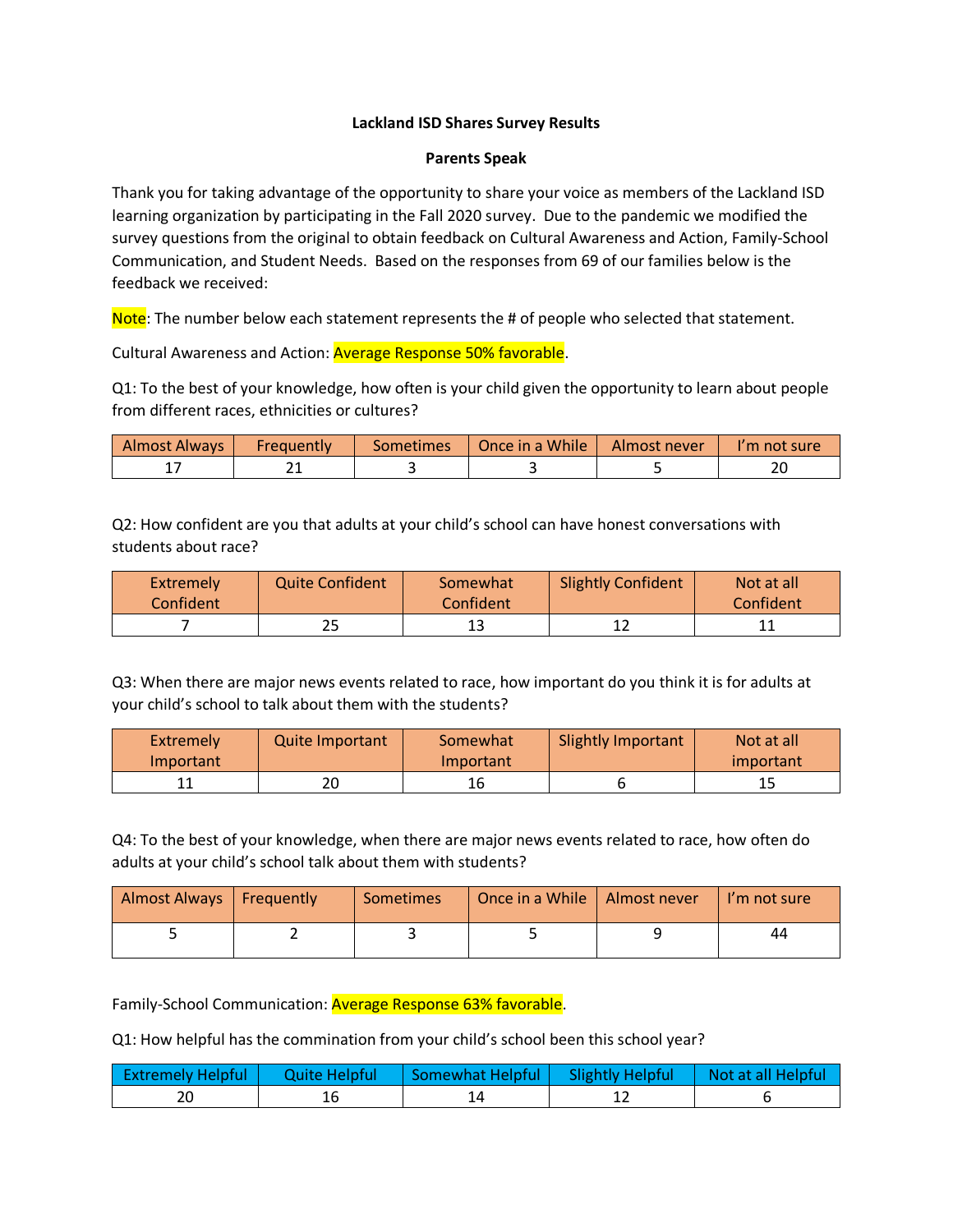Q2: How clear has communication from the school been about COVID-related safety measures and protocols?

| <b>Extremely Clear</b> | Ouite Clear | Somewhat Clear | <b>Slightly Clear</b> | Not Clear at all |
|------------------------|-------------|----------------|-----------------------|------------------|
|                        |             |                | 10                    |                  |

Q3: How comfortable do you feel communicating with your child's school?

| <b>Extremely</b> | Quite.             | Somewhat                 | Slightly    | Not at all  |
|------------------|--------------------|--------------------------|-------------|-------------|
| Comfortable      | <b>Comfortable</b> | Comfortable <sup>'</sup> | Comfortable | Comfortable |
| 34               | 10                 |                          |             |             |

Q4: How much do you feel the school values your opinion?

| Values a<br>tremendous | Values quite a bit | <b>Values Some</b> | Values a little bit | Does not value at |
|------------------------|--------------------|--------------------|---------------------|-------------------|
| amount                 |                    |                    |                     |                   |
|                        | 19                 |                    |                     |                   |

Q5: How satisfied are you with the frequency of communication from your child's teacher(s)?

| I am happy with the frequency | I I wish they communication less | I wish they communicated more |  |
|-------------------------------|----------------------------------|-------------------------------|--|
| of communication              | frequently                       | l freauentlv                  |  |
| 47                            |                                  |                               |  |

Q6: When you need to, how difficult or easy is it to get in contact with your child's teacher(s)

| Very | Somewhat | Slightly | <b>Neither</b> | Slightly  | Somewhat  | Verv      | I have not      |
|------|----------|----------|----------------|-----------|-----------|-----------|-----------------|
| Easy | Easy     | Easy     | difficult nor  | difficult | difficult | difficult | needed to       |
|      |          |          | easy           |           |           |           | contact my      |
|      |          |          |                |           |           |           | child's teacher |
|      |          |          |                |           |           |           | this year       |
| 42   |          |          |                |           |           |           |                 |

Q7: What is the best way for your child's school and teacher(s) to communicate with you?

|    | $-$                            |    | -- - |  |
|----|--------------------------------|----|------|--|
| ∸∪ | $\overline{\phantom{a}}$<br>43 | ΨU |      |  |